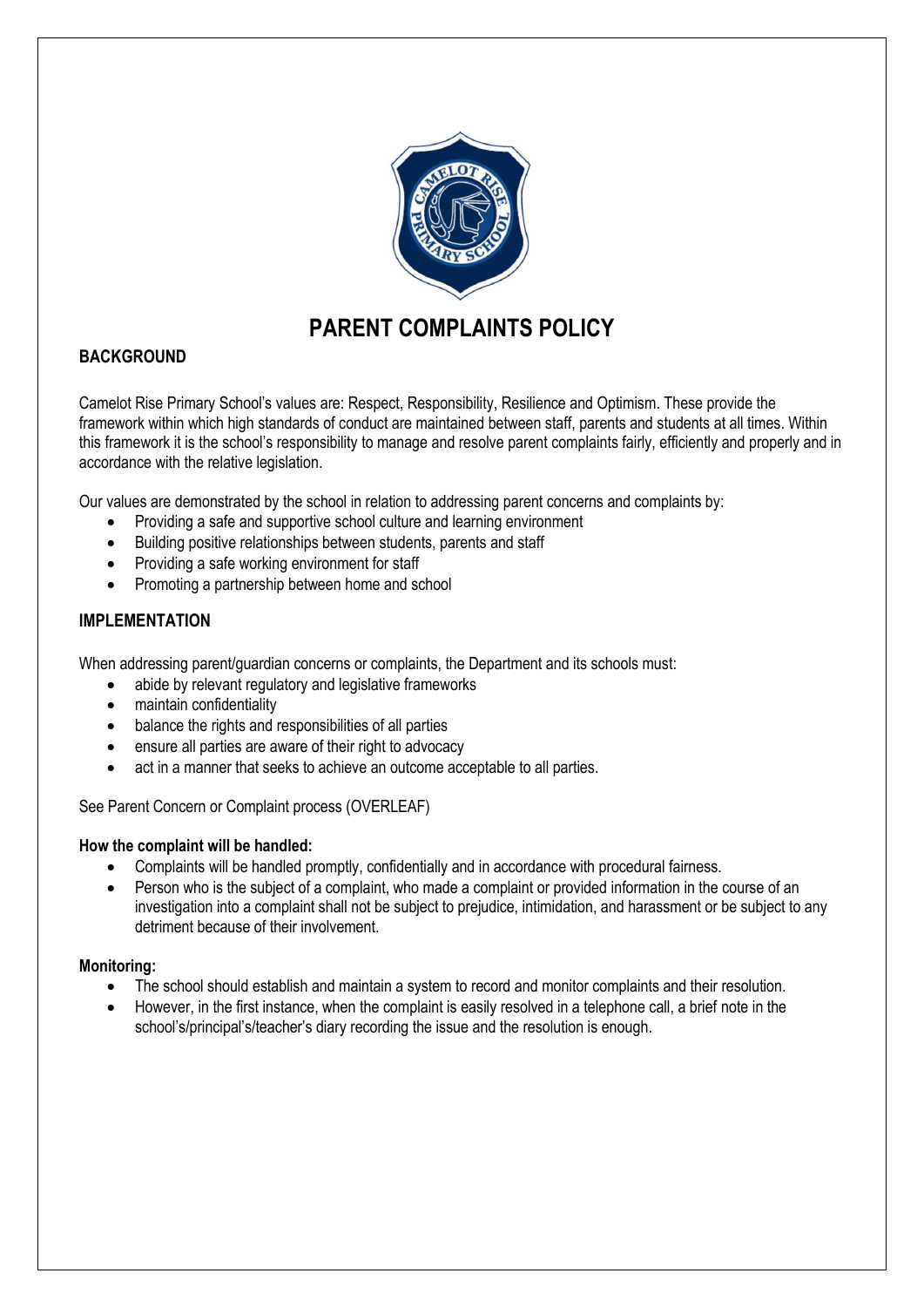# PARENT CONCERN OR COMPLAINT PROCESS

#### **Your child's teacher if your concerns r**elate to student learning and specific student incidents in the teacher's class or group. **The Year Level Coordinator** if your concerns involve students from other classes The **Assistant Principal** if your concerns or complaints relate to staff members or complex student issues The **Principal** if your concerns or complaints relate to school policy, school management, staff members or complex student issues **Step 1: Clarify the issue (what is your concern or complaint?)** Before you approach the school or your child's teacher: be clear about the topic or issue you want to discuss focus on the things that are genuinely affecting your child always remain calm and remember you may not have all the facts relating to the circumstances of the topic or issue you wish to discuss think about what would be an acceptable outcome for you and your child be informed; check the departments policies or guidelines, where relevant Make an appointment to speak to the following people to help resolve the concern or complaint. Go to…….

#### **Step 2: Review or investigation at the school level**

- Ensures that all parties in a disputed complaint are aware of their entitlement to support through an advocate. An advocate can be a friend or colleague or an unpaid support person provided through an appropriate agency.
- The class teacher or Year Level Coordinator, together with any others who may be involved, should be given a reasonable amount of time to take the steps required to resolve or address your concerns. Remember, it may not always be possible to resolve an issue to your complete satisfaction.
- Staff will communicate the outcomes of concerns and complaints, where possible to all relevant parties.
- If applicable, staff will work with you to establish an agreed plan of action and timeline.
- The principal can reject a complaint that in their opinion is vexatious, or without substance, or does not warrant further action.
- Modifies other school policies and procedures as required as a result of addressing concerns and complaints.

| Concern or complaint has been resolved, dismissed<br>or addressed. |  | Concern or complaint has not been resolved |
|--------------------------------------------------------------------|--|--------------------------------------------|
|                                                                    |  |                                            |

**Step 3: Contact may be made to The Department of Education and Early Childhood Education (DET)**

 If you still feel that your complaint has not been addressed satisfactorily after speaking to the Principal, you can then contact DEECD- Eastern Region

## **Step 4: The Department's Central Office**

- Contact with the Department's central office should only take place if all other steps have not led to a satisfactory resolution. Where possible, all contact should be in writing.
- If it is clear that you have not followed the above steps your letter (and your complaint) will be sent to the relevant regional office. You will be contacted if this happens.